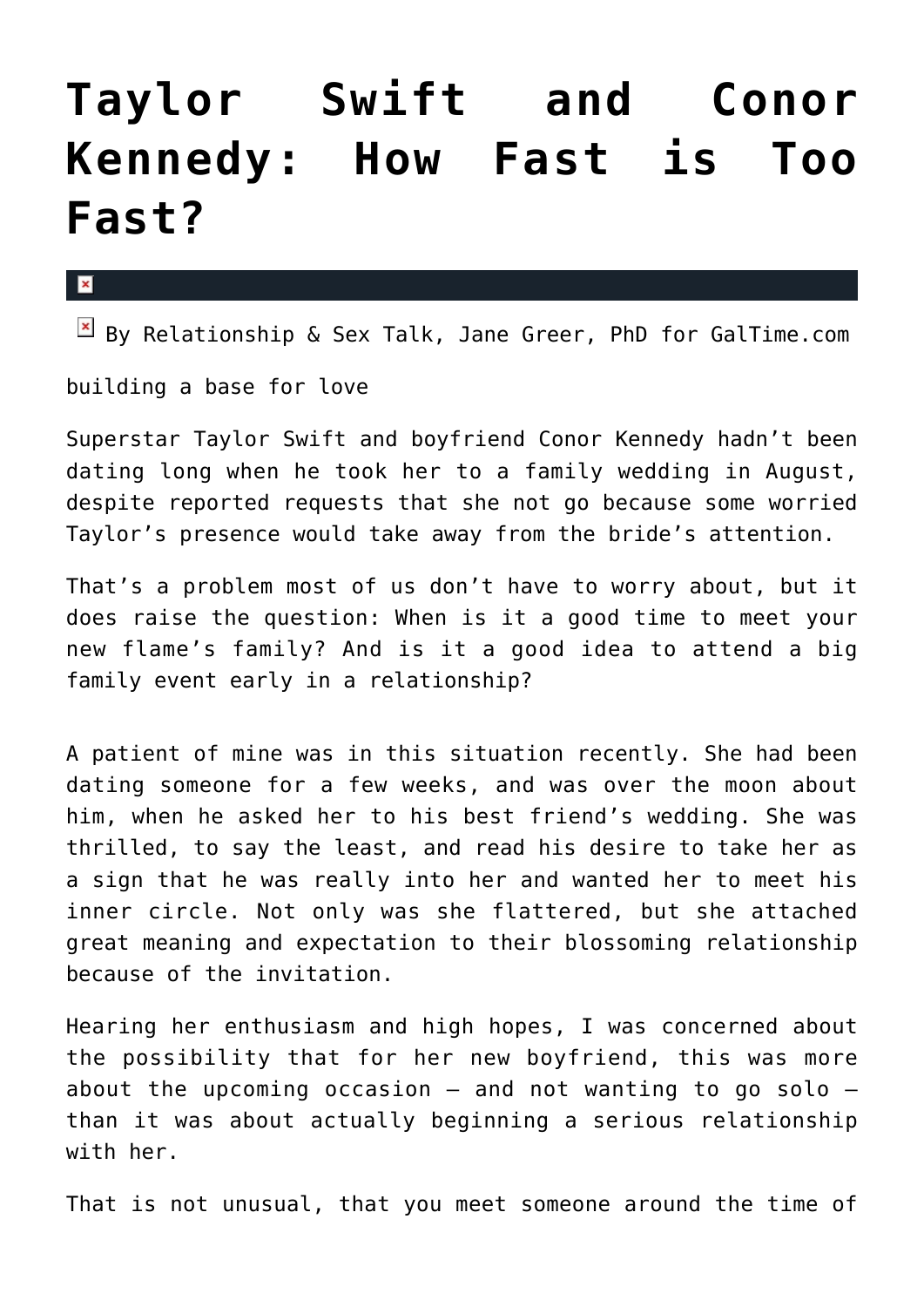a big event and have it in mind during those first few weeks of dating. In other words, the new excitement and romance which for her was all about getting to know each other, may have been for him simply about having a great time at the wedding. Or, perhaps his intention was to get to know her better, but his sister didn't like her, or his best friend gave her the thumbs down. Whatever the case, it didn't go well for my patient. After the wedding, she never heard from him again.

Sometimes the timing can't be helped. You have been dating for a short time and his sister just happens to be getting married next week. Or it is her older brother's birthday bash and everyone will be there. On the one hand, it can feel very encouraging that your new partner seems to like you so much that they want to bring you to a big family party and meet the important people in their lives. On the other hand, you might be walking right into a judgment fest in which, if you haven't established your own strong connection yet, your newly significant other might be too easily swayed away from you should their family suggest you aren't the right match. Instead of gaining favor, you run the risk of getting the seal of disapproval.

Think of it as building a good fire. Sometimes the top takes off right away, burning high. But if there isn't a hot smoldering base, that fast fire can quickly fizzle out. Take the time to establish a foundation before opening yourself up to any possible criticism. If you are asked to that wedding or birthday celebration early on, you can politely decline, adding that you would love to go to the next occasion. That will give you a chance to build a solid relationship so when you do meet the family you are already an item, and your new partner can better withstand any negative comments that might come your way. And if, in fact, the motivation to pursue you stems from wanting a date for the event itself, you will have your answer before you got in too deep.